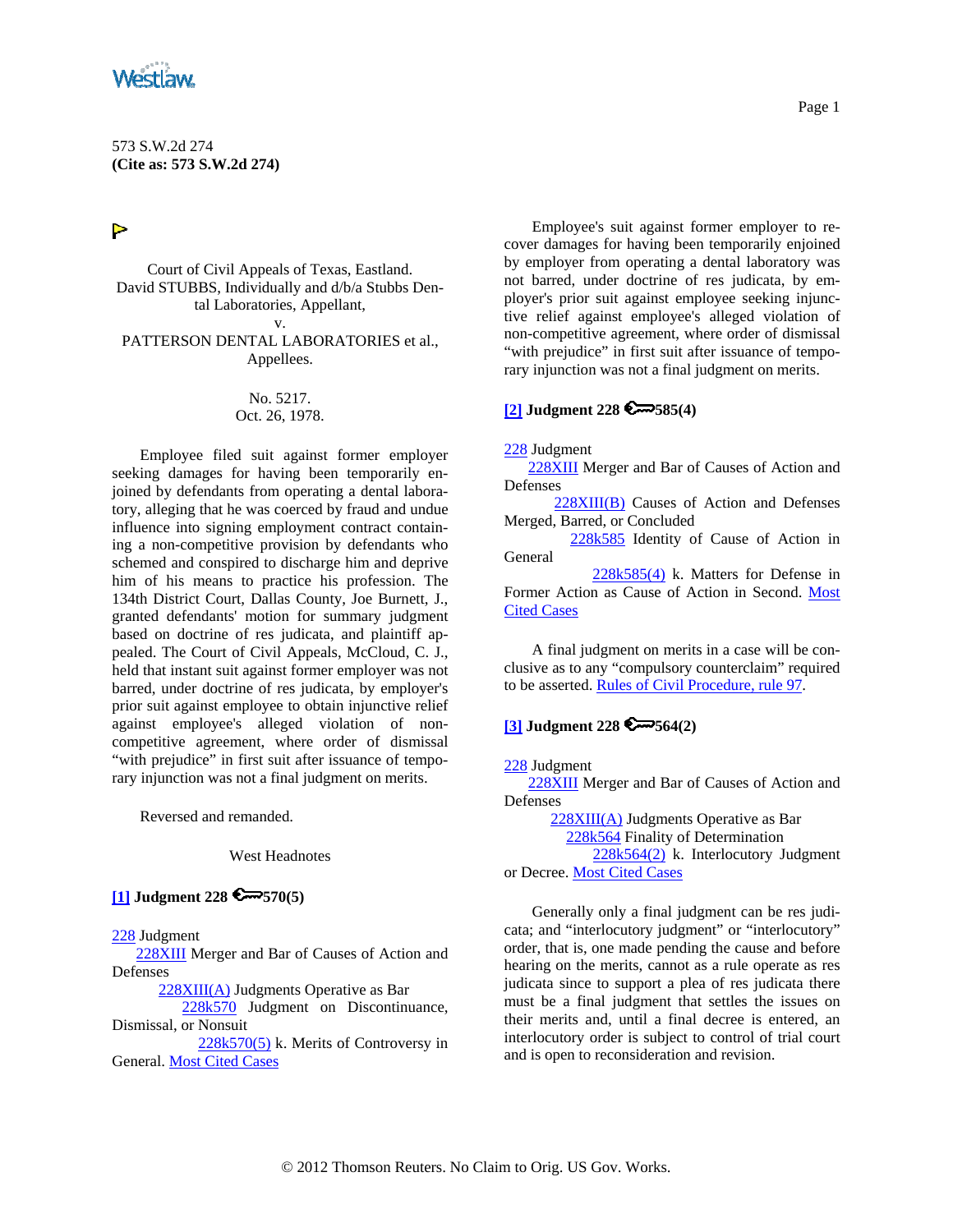# <span id="page-1-0"></span>**[\[4\]](#page-2-0) Judgment 228 518**

#### [228](http://www.westlaw.com/KeyNumber/Default.wl?rs=dfa1.0&vr=2.0&CMD=KEY&DocName=228) Judgment

 [228XI](http://www.westlaw.com/KeyNumber/Default.wl?rs=dfa1.0&vr=2.0&CMD=KEY&DocName=228XI) Collateral Attack [228XI\(C\)](http://www.westlaw.com/KeyNumber/Default.wl?rs=dfa1.0&vr=2.0&CMD=KEY&DocName=228XI%28C%29) Proceedings [228k518](http://www.westlaw.com/KeyNumber/Default.wl?rs=dfa1.0&vr=2.0&CMD=KEY&DocName=228k518) k. Collateral Nature of Proceeding in General. [Most Cited Cases](http://www.westlaw.com/Digest/Default.wl?rs=dfa1.0&vr=2.0&CMD=MCC&DocName=228k518)

## **Judgment 228 958(1)**

#### [228](http://www.westlaw.com/KeyNumber/Default.wl?rs=dfa1.0&vr=2.0&CMD=KEY&DocName=228) Judgment

 [228XXIII](http://www.westlaw.com/KeyNumber/Default.wl?rs=dfa1.0&vr=2.0&CMD=KEY&DocName=228XXIII) Evidence of Judgment as Estoppel or Defense

[228k958](http://www.westlaw.com/KeyNumber/Default.wl?rs=dfa1.0&vr=2.0&CMD=KEY&DocName=228k958) Trial and Review

[228k958\(1\)](http://www.westlaw.com/KeyNumber/Default.wl?rs=dfa1.0&vr=2.0&CMD=KEY&DocName=228k958%281%29) k. In General. [Most Cited Cas-](http://www.westlaw.com/Digest/Default.wl?rs=dfa1.0&vr=2.0&CMD=MCC&DocName=228k958%281%29)

#### [es](http://www.westlaw.com/Digest/Default.wl?rs=dfa1.0&vr=2.0&CMD=MCC&DocName=228k958%281%29)

Court may and must inspect a judgment pleaded in bar, and if necessary explore the record, to ascertain what was determined by it, and such inspection is not a collateral attack on judgment entered; it determines only that there is no such adjudication of right as will bar another action; a judgment is not attacked by ascertaining its scope.

**\*275** J. Andrew Rollins, Arlington, for appellant.

Arlen D. Bynum and Roy L. Stacy, Bradshaw & Bynum, Dallas, for appellees.

### McCLOUD, Chief Justice.

Plaintiff, David Stubbs, d/b/a Stubbs Dental Laboratories, hereinafter referred to at times as "Stubbs," sued defendants, Patterson Dental Laboratories, McKinney Dental Laboratories, Patterson-McKinney Laboratories, Inc., Denticon Laboratories, and American Hospital Supply Corporation, hereinafter referred to at times as Patterson-McKinney, seeking damages from having been temporarily enjoined by defendants, former employer of plaintiff, from operating a dental laboratory. Stubbs alleged he was coerced by fraud and undue influence into signing an employment contract, containing a non-competitive provision, by defendants who schemed and conspired to discharge him, and deprive him of the means to practice his profession. The instant suit was filed on August 24, 1977, in Cause No. 77-8550-G in the 134th Judicial District Court of Dallas County. The trial court granted defendants' motion for summary judgment based on the doctrine of res judicata. Stubbs appeals. We reverse and remand.

The summary judgment proof shows that Patterson-McKinney on November 25, 1975, filed suit against Stubbs in Cause No. 75-**\*276** 11830-I, in the 162nd Judicial District Court of Dallas County, seeking a temporary injunction, permanent injunction, and attorney's fees, resulting from the alleged violation by Stubbs of the non-competitive agreement. Patterson-McKinney sought a temporary injunction, pending final trial, or until May 28, 1976, whichever date occurred first. On December 12, 1975, the trial court entered a "temporary injunction" enjoining Stubbs from engaging in any business, within a designated geographical area, in competition with the dental lab or dental supply company of Patterson-McKinney. The temporary injunction provided that it would remain in effect until final hearing on the permanent injunction or until final order of the court. On September 27, 1976, the judge in Cause No. 75- 11830-I signed the following order:

ORDER OF DISMISSAL On motion of the Plaintiffs;

IT IS ORDERED, ADJUDGED AND DE-CREED that the above entitled and numbered cause is dismissed with prejudice to the refiling of same in any form, with costs to be taxed against the Plaintiffs.

[\[1\]](#page-0-0) Patterson-McKinney, in the instant suit, argues the trial court correctly granted the summary judgment because the claim asserted by Stubbs arose out of the transaction or occurrence that was the subject matter of the first suit and since the trial court in the first suit had entered a temporary injunction and later dismissed the first suit "with prejudice," the res judicata plea was proper. We disagree.

[\[2\]](#page-0-0) A final judgment on the merits in a case will be conclusive, as to any "compulsory counterclaim" required to be asserted under [Rule 97, T.R.C.P.](http://www.westlaw.com/Find/Default.wl?rs=dfa1.0&vr=2.0&DB=1005302&DocName=TXRRCPR97&FindType=L) [Griffin v. Holiday Inns of America, 496 S.W.2d 535](http://www.westlaw.com/Find/Default.wl?rs=dfa1.0&vr=2.0&DB=713&FindType=Y&SerialNum=1973130821)  [\(Tex.1973\).](http://www.westlaw.com/Find/Default.wl?rs=dfa1.0&vr=2.0&DB=713&FindType=Y&SerialNum=1973130821)

[\[3\]](#page-0-0) The summary judgment proof in the instant case does not conclusively establish that a final judgment on the merits was entered in the first suit. The rule is stated in 34 Tex.Jur.2d Judgments s 468 (1962) as follows: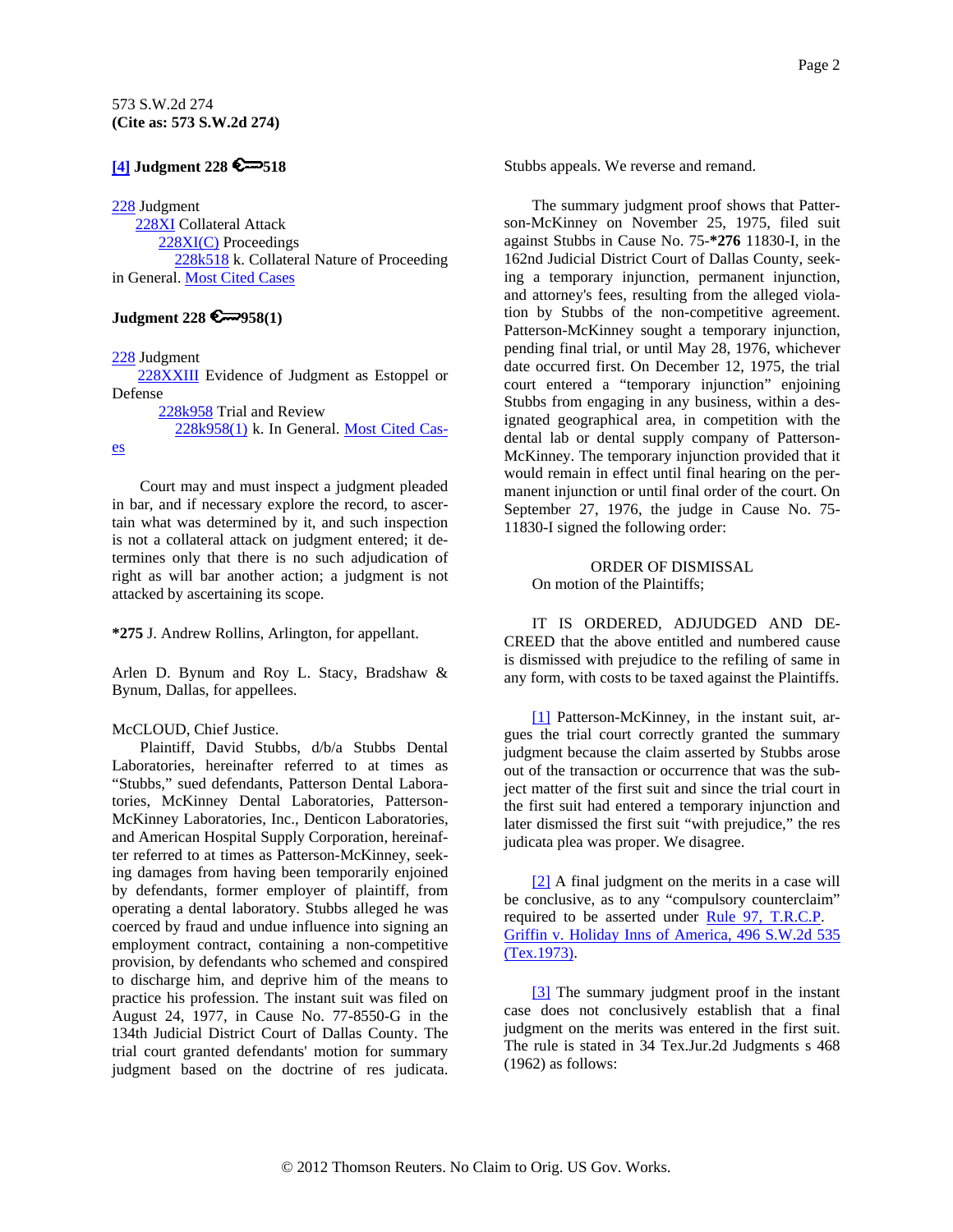<span id="page-2-0"></span>Generally, only a final judgment can be res judicata.

An interlocutory judgment or order, that is, one made pending the cause and before the hearing on the merits, cannot, as a rule, operate as res judicata, since, to support a plea of res judicata, there must be a final judgment that settles the issues on their merits and, until a final decree is entered, an interlocutory order is subject to the control of the trial court and is open to reconsideration and revision.

See also: 2 Freeman, Law of Judgments s 717 (1925); [Dallas General Drivers v. Vilbig Bros., 225](http://www.westlaw.com/Find/Default.wl?rs=dfa1.0&vr=2.0&DB=713&FindType=Y&SerialNum=1950121210)  [S.W.2d 617 \(Tex.Civ.App. Dallas 1949, writ ref'd n.](http://www.westlaw.com/Find/Default.wl?rs=dfa1.0&vr=2.0&DB=713&FindType=Y&SerialNum=1950121210)  [r. e.\).](http://www.westlaw.com/Find/Default.wl?rs=dfa1.0&vr=2.0&DB=713&FindType=Y&SerialNum=1950121210)

Defendants cite Texaco, Inc. v. Parker, 373 [S.W.2d 870 \(Tex.Civ.App. El Paso 1963, writ ref'd n.](http://www.westlaw.com/Find/Default.wl?rs=dfa1.0&vr=2.0&DB=713&FindType=Y&SerialNum=1963129333)  [r. e.\),](http://www.westlaw.com/Find/Default.wl?rs=dfa1.0&vr=2.0&DB=713&FindType=Y&SerialNum=1963129333) a case involving a previous temporary injunction and subsequent plea of res judicata, as an example of an exception to the general rule. A close reading of Texaco, Inc. v. Parker and the later case of [Furr's, Inc. v. United Specialty Advertising Com](http://www.westlaw.com/Find/Default.wl?rs=dfa1.0&vr=2.0&DB=713&FindType=Y&SerialNum=1964129252)[pany, 385 S.W.2d 456 \(Tex.Civ.App. El Paso 1964,](http://www.westlaw.com/Find/Default.wl?rs=dfa1.0&vr=2.0&DB=713&FindType=Y&SerialNum=1964129252)  [writ ref'd n. r. e.\)](http://www.westlaw.com/Find/Default.wl?rs=dfa1.0&vr=2.0&DB=713&FindType=Y&SerialNum=1964129252) by the same appellate court reveals that the principle applied was "law of the case" and not res judicata. In both cases, the temporary injunction in the first case had been appealed to the appellate court. While the courts in **Daniel v. Kittrell**, 188 [S.W.2d 871 \(Tex.Civ.App. Waco 1944, no writ\)](http://www.westlaw.com/Find/Default.wl?rs=dfa1.0&vr=2.0&DB=713&FindType=Y&SerialNum=1945117842) and [Wilson v. Abilene Independent School Dist., 204](http://www.westlaw.com/Find/Default.wl?rs=dfa1.0&vr=2.0&DB=713&FindType=Y&SerialNum=1947119202)  [S.W.2d 407 \(Tex.Civ.App. Eastland 1947, writ ref'd](http://www.westlaw.com/Find/Default.wl?rs=dfa1.0&vr=2.0&DB=713&FindType=Y&SerialNum=1947119202)  [n. r. e.\)](http://www.westlaw.com/Find/Default.wl?rs=dfa1.0&vr=2.0&DB=713&FindType=Y&SerialNum=1947119202) speak in terms of res judicata, the temporary injunction in the prior cases had been appealed, and it appears the appropriate principle applied was the "law of the case" and not the doctrine of "res judicata."

The law of the case has no application to the instant suit. The temporary injunction in the first suit was not appealed by Stubbs. 4 Tex.Jur.2d Rev., Part 2, Appeal & Error Civil Cases s 997 (1974).

We do not think the words, "dismissed with prejudice," contained in the order of dismissal, improves defendants' position. The order of dismissal with prejudice entered in the first case on motion of Patterson-McKinney**\*277** was not a final judgment on the merits. We find no Texas case directly in

point. The Supreme Court of California, however, in [Goddard v. Security Title Ins. & Guarantee Co., 83](http://www.westlaw.com/Find/Default.wl?rs=dfa1.0&vr=2.0&DB=661&FindType=Y&SerialNum=1938000049)  [P.2d 24 \(1938\)](http://www.westlaw.com/Find/Default.wl?rs=dfa1.0&vr=2.0&DB=661&FindType=Y&SerialNum=1938000049) aff'd on rehearing, [14 Cal.2d 47, 92](http://www.westlaw.com/Find/Default.wl?rs=dfa1.0&vr=2.0&DB=661&FindType=Y&SerialNum=1939118974)  [P.2d 804 \(1939\)](http://www.westlaw.com/Find/Default.wl?rs=dfa1.0&vr=2.0&DB=661&FindType=Y&SerialNum=1939118974), when confronted with an order containing a notation of "dismissed with prejudice," where the dismissal order was clearly not on the merits, stated it was the nature of the action and the character of the judgment that determines whether it is res judicata, and if the judgment is clearly not on the merits, the words "with prejudice" add nothing to the effect of the judgment. The court added:

The authorities which purport to hold that judgments of dismissal "with prejudice" are res judicata are nearly all distinguishable upon careful examination. One type of case is based upon that situation where by statute or practice this kind of judgment is used after a determination on the merits, and it is a bar, not because of the use of the words "with prejudice", but because the judgment was in fact on the merits and that form was used to describe it. See 2 Freeman on Judgments, (5th Ed.), sec. 752, p. 1581. Other cases are concerned with dismissals by consent or stipulation of the parties, after compromise or settlement of the suit, where the dismissal is intended to operate as a retraxit and end the litigation. In such cases the judgment of dismissal is entered "with prejudice" and is of course a bar to a subsequent suit. . . .

#### See [149 A.L.R. 553 \(1944\).](http://www.westlaw.com/Find/Default.wl?rs=dfa1.0&vr=2.0&DB=104&DocName=149ALR553&FindType=Y)

Texas courts have held that a judgment of dismissal, entered by agreement of the parties pursuant to a settlement of the controversy, becomes a judgment on the merits where the judgment contains the words "with prejudice," [Dollert v. Pratt-Hewit Oil](http://www.westlaw.com/Find/Default.wl?rs=dfa1.0&vr=2.0&DB=713&FindType=Y&SerialNum=1944118799)  [Corp., 179 S.W.2d 346 \(Tex.Civ.App. San Antonio](http://www.westlaw.com/Find/Default.wl?rs=dfa1.0&vr=2.0&DB=713&FindType=Y&SerialNum=1944118799)  [1944, writ ref'd\)](http://www.westlaw.com/Find/Default.wl?rs=dfa1.0&vr=2.0&DB=713&FindType=Y&SerialNum=1944118799) as well as where the judgment does not contain such words. [Rhoades v. Prudential Leas](http://www.westlaw.com/Find/Default.wl?rs=dfa1.0&vr=2.0&DB=713&FindType=Y&SerialNum=1967132048)[ing Corporation, 413 S.W.2d 404 \(Tex.Civ.App.](http://www.westlaw.com/Find/Default.wl?rs=dfa1.0&vr=2.0&DB=713&FindType=Y&SerialNum=1967132048)  [Austin 1967, no writ\)](http://www.westlaw.com/Find/Default.wl?rs=dfa1.0&vr=2.0&DB=713&FindType=Y&SerialNum=1967132048). The instant suit is not one where the parties entered into a compromise and settlement of the first case. The judgment of dismissal in the first case was entered on the motion of Patterson-McKinney.

[\[4\]](#page-1-0) Plaintiff is not collaterally attacking the judgment of dismissal in the first case. As stated in [Pueblo De Taos v. Archuleta, 64 F.2d 807 \(10th Cir.](http://www.westlaw.com/Find/Default.wl?rs=dfa1.0&vr=2.0&DB=350&FindType=Y&SerialNum=1933126189)  [1933\)](http://www.westlaw.com/Find/Default.wl?rs=dfa1.0&vr=2.0&DB=350&FindType=Y&SerialNum=1933126189):